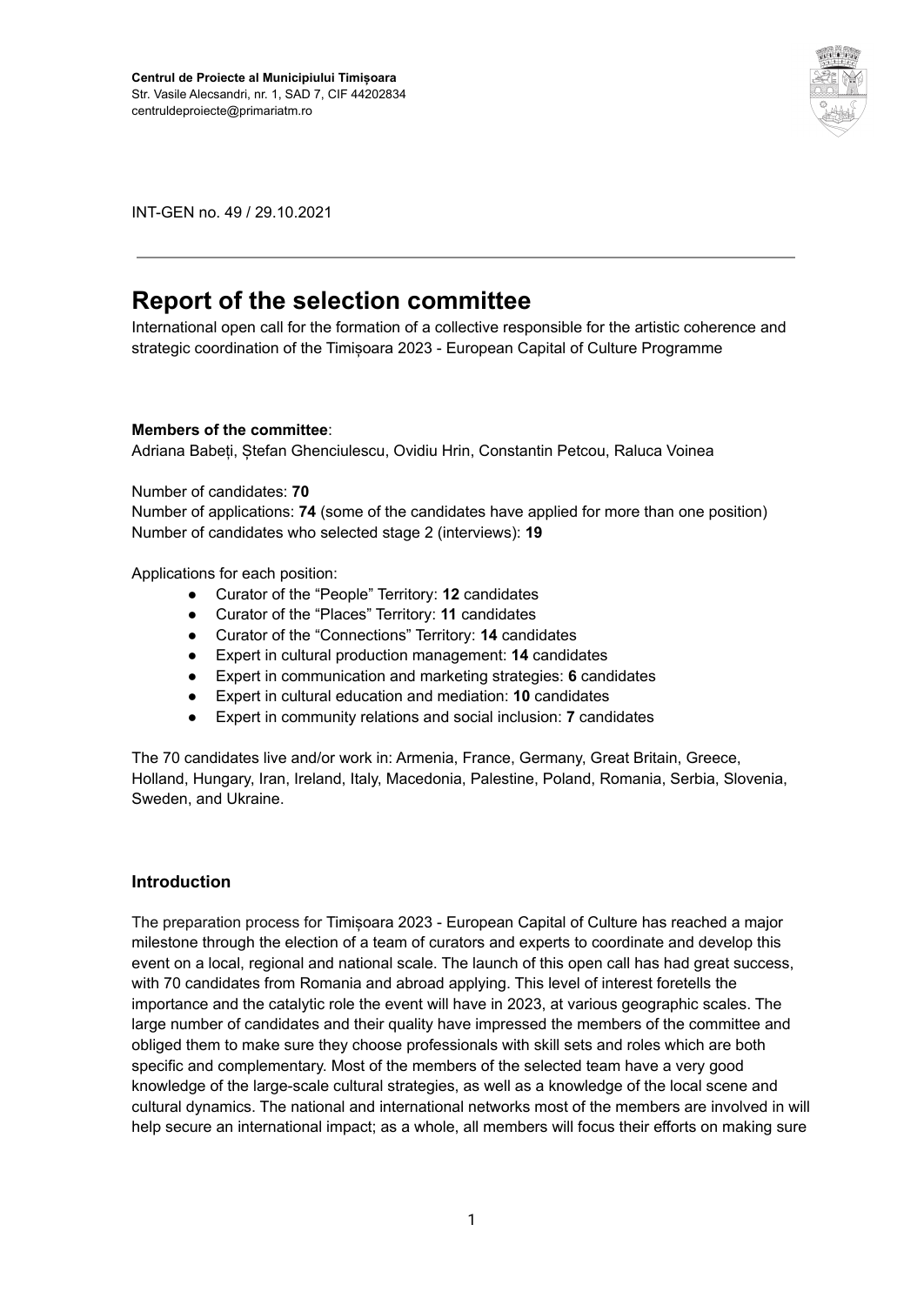

that the dynamics, the energy and the investments involved in this major event of 2023 will have sustainable medium and long-term cultural outcomes.

### **Stage 1 | Preselection. The evaluation of the applications by the selection committee**

Before the evaluation, the members of the committee have agreed unanimously on the points corresponding to the selection criteria proposed in the call Regulation paper, as well as the minimum points to be obtained in stage 1 (pre-selection) in order to be admitted to stage 2 (interviews), as follows:

- experience in implementing or monitoring cultural programmes and projects: 12 points;
- relevance of the portfolio submitted to the specific position for which the candidate applies: 13 points;

● the candidate's contribution to the cultural programmes and projects in the portfolio: 15 points;

• breadth of the programmes and projects in the portfolio in terms of national/international artistic and cultural participation: 12 points;

● breadth of the programmes and projects in the portfolio in terms of audience attraction and involvement: 9 points;

- involvement in various local / national networks: 7 points;
- involvement in European / international networks: 9 points;
- knowledge of the local cultural context as well as the local cultural scene: 12 points;
- knowledge of the "Timișoara European Capital of Culture" bid book: 6 points;

● involvement in strategic processes specific to a European Capital of Culture: 5 points; Total: 100 points.

Stage 2 criteria:

- communication skills: 14 points;
- synthesis skills: 15 points;
- initiative and creativity: 16 points;
- complexity and diversity of activities: 13 points;
- judgement and impact of decisions: 14 points;
- coordination and monitoring: 11 points;
- ability to find solutions in crisis situations: 17 points; Total: 100 points.

Minimum score to be obtained in stage 1 (pre-selection) for admission to stage 2 (interviews): 70 points.

In the first stage of the evaluation process, the committee members studied and scored each of the 74 applications individually, based on the agreed evaluation grid. Any differences in scoring were discussed and revised to the point where there was no difference of more than 15 points / applicant between the scores awarded individually by the panel members.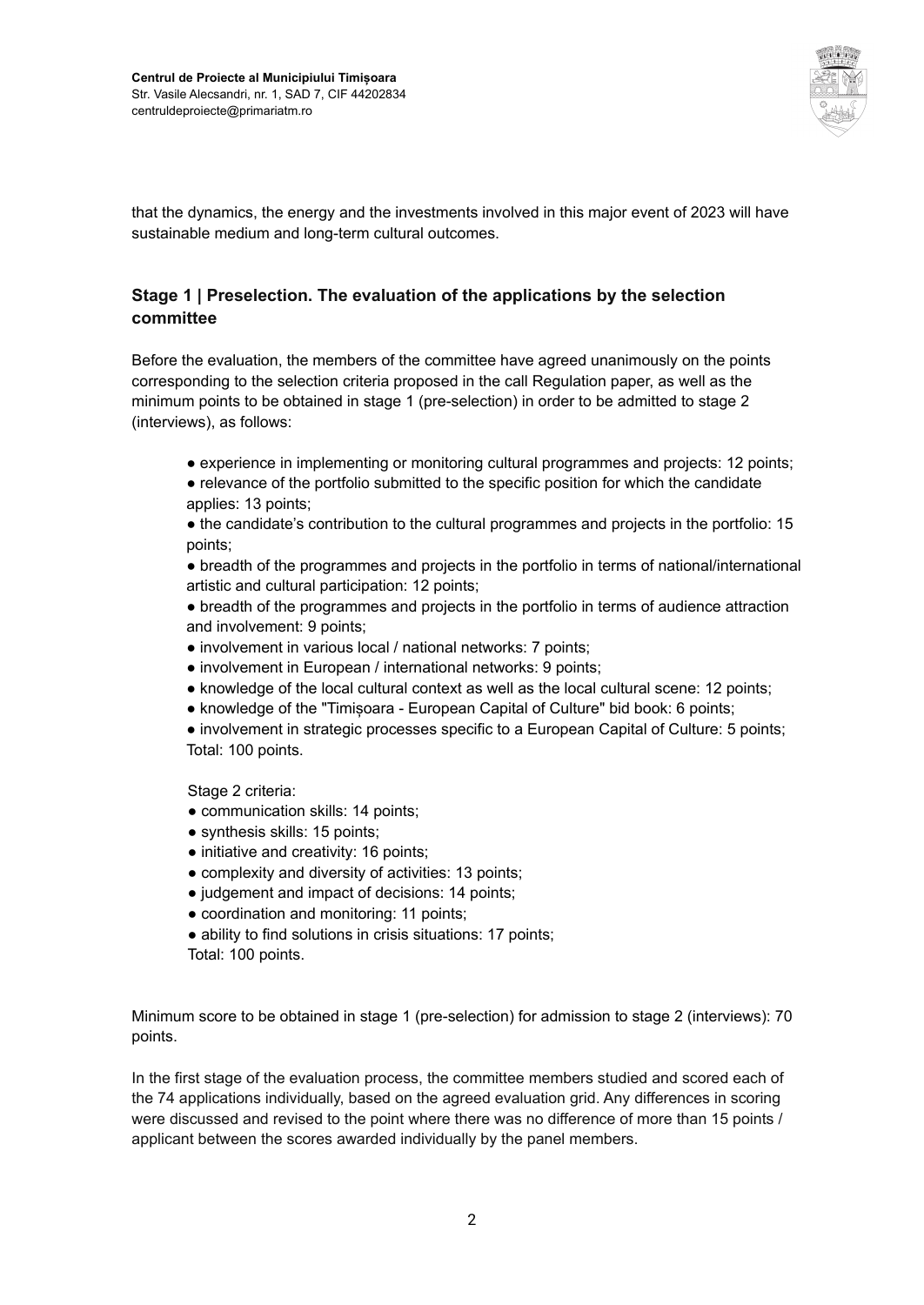

No case of incompatibility or conflict of interest was found among the 70 candidates.

In addition, in order to fully support an objective process, there were also some abstentions from the committee members, such as Stefan Ghenciulescu's abstention in the case of Cosmina Goagea, candidate for the position of curator for the "Places" Territory. Ștefan and Cosmina are part of the team that built the Zeppelin magazine and platform and have collaborated on various projects in the past. They are currently not in any kind of patrimonial relationship, nor are they related. In this case, Ștefan abstained from scoring Cosmina Goagea, the average being based on the scores given by the other 4 members of the selection committee.

#### **Stage 2 | Individual interviews with the preselected candidates and final results**

Based on the scores awarded in Round 1, 19 out of the 74 applications scored over 70 points and qualified for stage 2.

All 19 candidates took part in individual interviews and answered the questions of the selection committee.

There were abstentions from scoring for the same candidates whom there were abstentions in stage 1.

Following the calculation of the final scores (as an arithmetic average of the scores obtained in the 2 selection stages), the following 7 candidates were selected:

**Corina Oprea** is the curator selected by the jury for the "People" Territory. In addition to her outstanding professional experience and the international scope of her projects, Corina brings to the Timisoara 2023 project a vision based both on the involvement and support of the local scene and on building transperipheral alliances. The jury noted her ability to situate this project in the current perspective, one of crises of all kinds (health, climate, identity) and to propose responses based on participatory ecologies; they also appreciated her diverse practice of working with socially engaged art projects and multi-disciplinary projects, as well as her non-linear perspective on recent history and post-colonial geographies. Corina Oprea's co-optation in the project team represents for "Timisoara 2023 - European Capital of Culture" the opportunity to bring to fruition a truly inclusive project, open to the communities living in the city, including the marginalized and discriminated ones.

**Cosmina Goagea**, who won the position of curator for the "Places" Territory, has over 20 years of experience in publishing, research, curating and building cultural projects. These range from international programmes to museum projects in Romania or community actions in the public space. She is co-author of projects that have received international awards (e.g. DASA of the European Museum Academy for the National Museum of Romanian Literature and the Anton Pann Memorial House or the nomination to the European Prize for Public Space for the Magic Blocks programme) and more than 20 awards and nominations at Biennials and Architecture Annuals in Romania. The curatorial vision proposed through her candidacy emphasizes the right to the city including for disadvantaged groups, regeneration of spaces and buildings, activation of heritage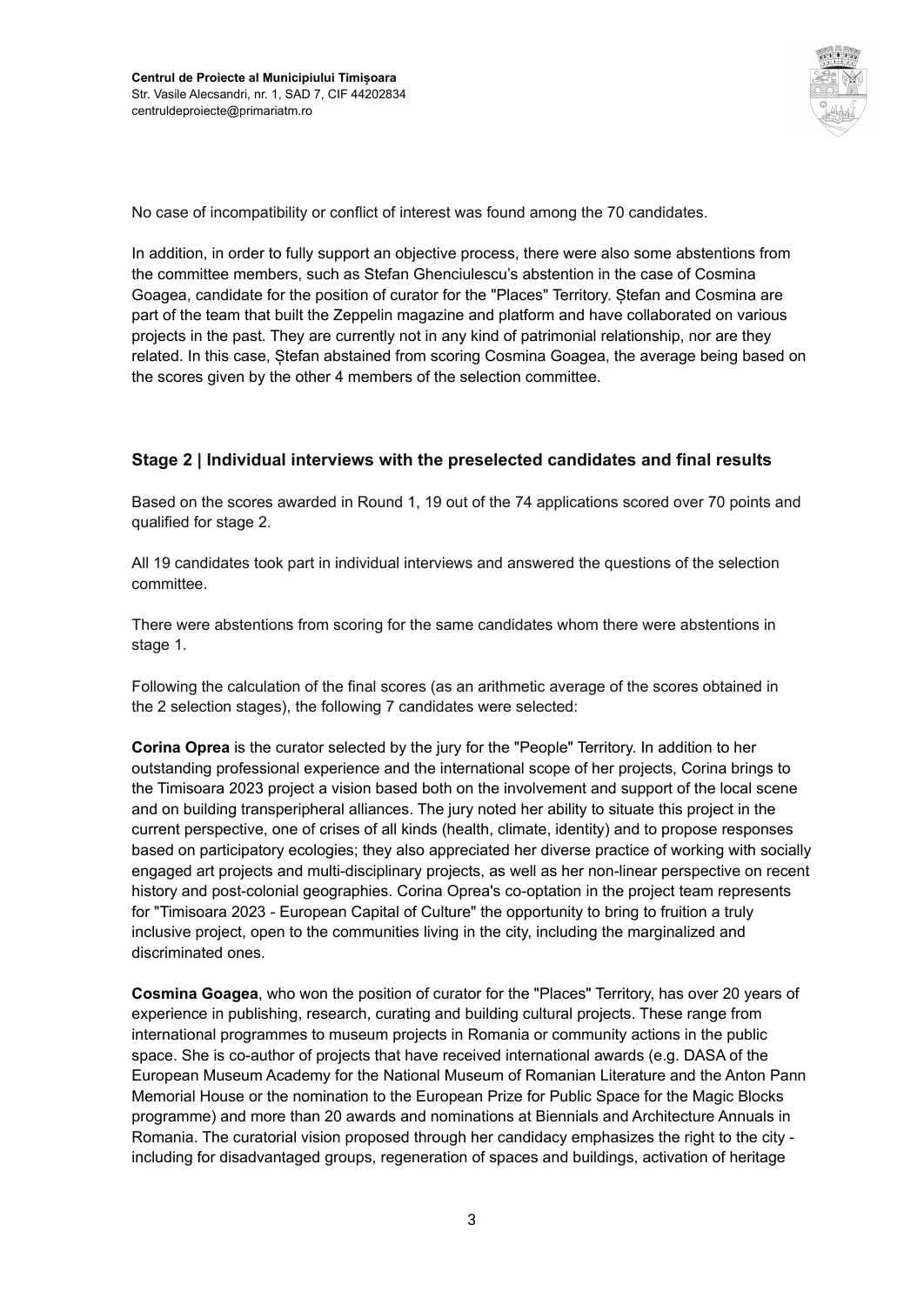

and building long-term tools, projects and collaborations. In this vision, the Timisoara 2023 projects should also contribute in generating a policy for the city's architecture.

**Matevž Čelik Vidmar** has been selected by the committee for the position of curator for the "Connections" Territory. Although by training he is an architect, his work is not strictly about architecture, but (or more specifically) about researching the relationship between city, architecture, design and society, and building and adapting institutional models that go beyond the boundaries of a discipline and are part of a 21st century cultural vision. Examples of this are the development and internationalisation of the MAO Museum of Architecture and Design in Ljubljana, which in a very short time became one of the most important institutions related to space and city in Europe, and the building of cultural platforms and policies. Matevž Čelik Vidmar also brings regional openness (especially concerning Central and South-Eastern Europe) and the potential support of an impressive international network. His experience of ongoing collaboration, working in challenging cultural, social and organisational contexts and managing existing resources will serve him in managing a complex curatorship.

The professional firmness gained through years of experience and the clear vision of the entire production process of the large-scale cultural event are just two of the qualities that have propelled **Silviu Scrob** to the position of favourite of the selection committee for the position of expert in cultural production management. In addition to his extensive track record and investment of energy in the development of this profession, he also managed to impress with his discursive coherence, succinctly mapping out the set of strategies he will activate in the timeframe he has available in 2023. This encouraged the committee members to unanimously give him their vote of confidence for the position of cultural production expert on the Timisoara 2023 team of curators and experts.

With a long experience as a communication consultant, cultural manager and press officer, **Oana Boca-Stănescu** has all the qualities required by the profile of the position for which she applied expert in communication and marketing strategies. The committee's choice was supported by her rich CV, which attests to her involvement as an organizer in major national and international media campaigns, as the initiator of the first communication agency in Romania. The selection committee also appreciated Oana Stănescu's ability to act creatively in crisis situations, as well as her very good knowledge of the local and regional cultural context. Her teamwork skills, her assiduous involvement in projects, her flexibility in adapting to different situations and environments, her broad general knowledge, her persuasive force, all these qualities recommend her as a desirable and necessary partner in the team of curators and experts of the project "Timișoara 2023 - European Capital of Culture".

**Corina Bucea** has been selected by the committee for the position of education and cultural mediation expert. Her contribution to the development of the local cultural scene in Cluj-Napoca, as well as the national one, is undeniable, as proven by the institutions and programmes in which she has been involved in various roles (management, training and mediation, curatorship etc.): the Cluj Cultural Centre, the Paintbrush Factory, Romania's participation in the Venice Art and Architecture Biennials in recent years. Working on a large scale with extended teams and coordinating extremely diverse local, national and European networks and partnerships are strengths that Corina Bucea brings to the Timisoara 2023 team. In addition, her perspective on cultural mediation as a content-creating direction, not just a tool for cultural programming, and her interest in critical pedagogies will ensure an integrated and dynamic contribution to the project team.